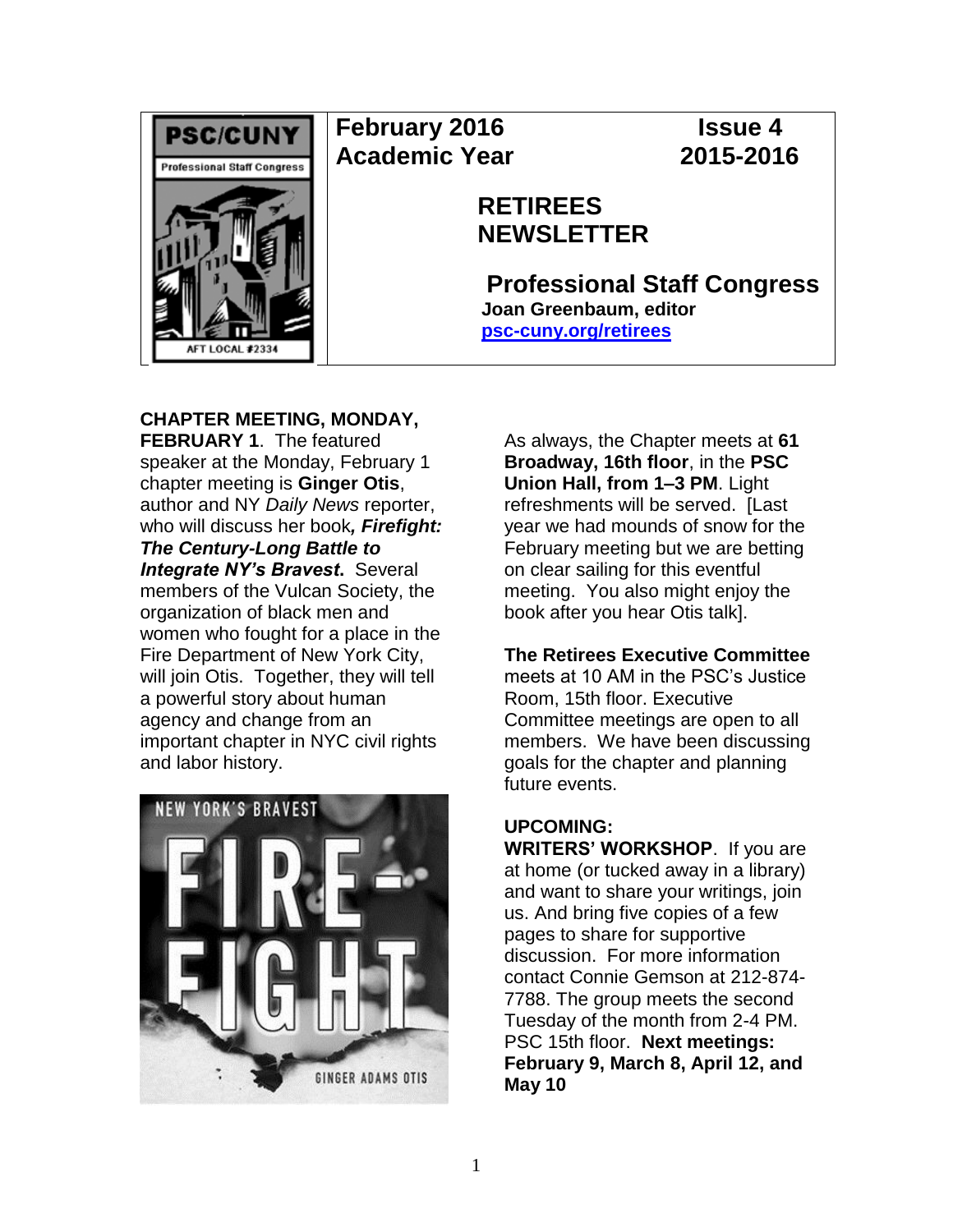#### **ENVIRONMENTAL JUSTICE WORKING GROUP.** The PSC

Retiree Chapter has been the catalyst for the Social Safety Net campaign, and is now working with in-service members to develop an ongoing Environmental Justice project. After the November Retiree Chapter meeting, which presented a panel on Climate Change, twenty retirees stayed to discuss organizing a permanent group to address this critical issue.



Many PSC members participated in the historic and massive September 2014 March in NYC and realized that one march does not resolve the issue. We have since met in December and January and will meet in February to formulate a mission statement with a view toward recognition by the PSC Executive Council. So far our focus has been on gathering information on environmental justice in CUNY (courses, programs, activities) and in NYC (other environmental organizations and events). We aim to move to coordination of activities and action. Join us. Future meetings and activities will be listed in the

retiree section of the PSC website. You can contact us through the website. **Next meeting: Tuesday, Feb. 17, 2-4 pm.**

# **SOCIAL SAFETY NET WORKING**

**GROUP.** This working group has been meeting monthly and is committed to fighting for an expanded social safety net, including Food Stamps, Unemployment Insurance, Disability payments, Medicaid, and, of course, Medicare and Social Security. We have been conducting activist workshops throughout the state with union and community groups. If you have a community or religious group that would welcome a workshop, please let us know: [safetynet@pscmail.org.](mailto:safetynet@pscmail.org) **Next meeting: Tuesday, Feb. 17, 12-2 PM.** 

**OTHER ACTIVITIES.** As winter winds down, we want to continue to plan outdoor activities, such as historical walking tours and trips to places of interest. We are also planning an outing focused on food and architecture (nosh and learn). And nothing would prevent us as a group of retirees from getting tickets together to a Mets or Yankees game in April or May. Let us know your suggestions for activities, and if you want to help organize an event, contact us: retirees@pscmail.org.

# **THE MONTHS THAT WERE**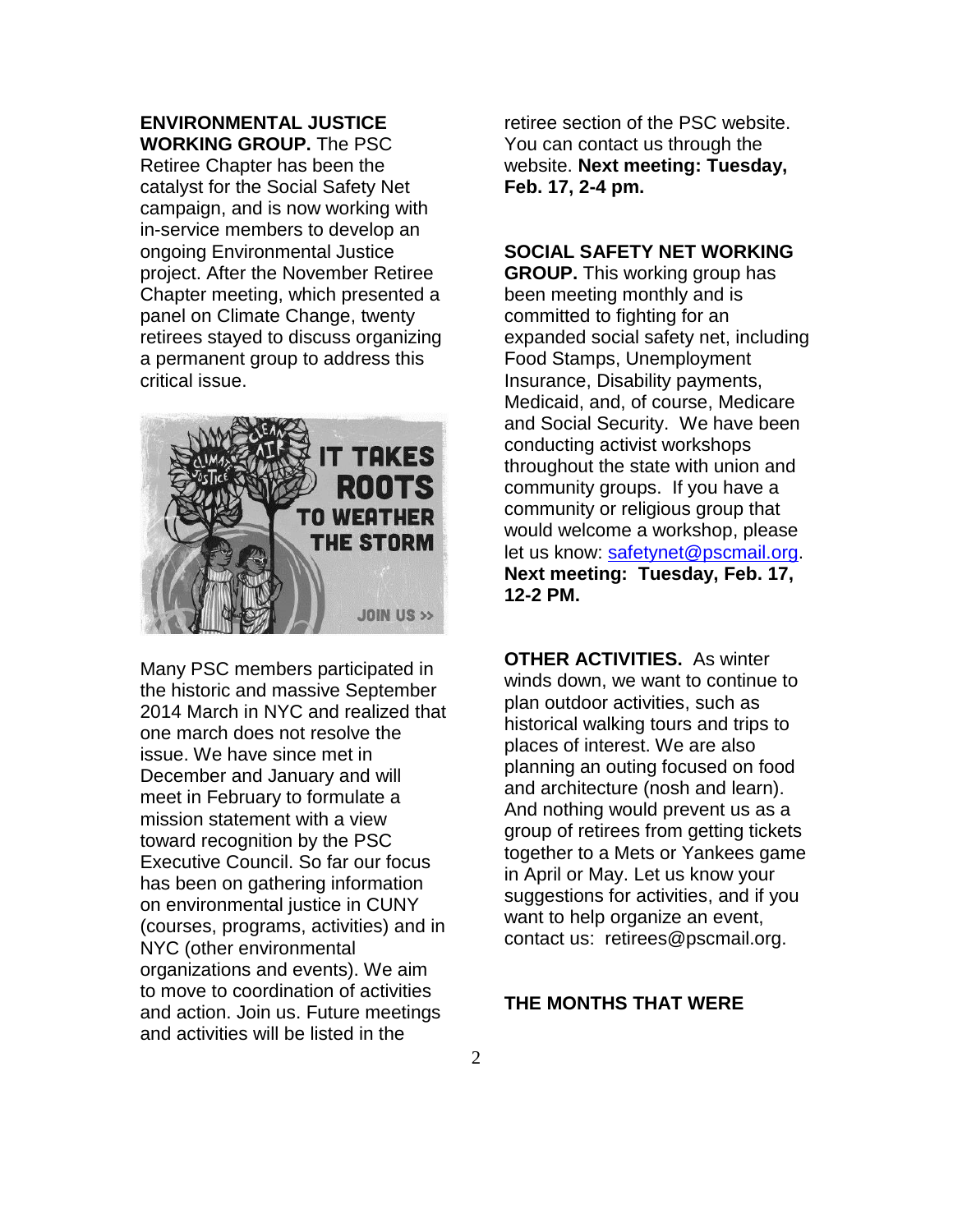**JANUARY 11TH LUNCHEON.** The winter luncheon was a chance to meet and greet old (sic) colleagues, amidst a backdrop of photos from **Stephen Sommerstein** and an outstandingly researched and moving talk by **Mark Levy** about CUNY students' involvement with Freedom Summer. All of this was bookended by a current CUNY graduate student, **Robin Laverne Wilson** (professionally known as Dragon Fly), who sang and performed freedom songs with and for us.



The front page of the April 5, 1965 *Main Events,* the CCNY evening students newspaper which Sommerstein edited.

Sommerstein, who in 1965 was editor of the CCNY evening students' newspaper, *Main Events*, provided the chapter a PowerPoint version of his much acclaimed photo exhibition of the second march from Selma to Montgomery featured recently at the New York Historical Society (chronicling the participation of a busload of CCNY students). The PowerPoint presentations of both Sommerstein and Levy can be viewed on the PSC website at [psc](http://www.psc-cuny.org/bearing-witness)[cuny.org/bearing-witness.](http://www.psc-cuny.org/bearing-witness).

### **Freedom Schools Remembered:**

**Mark Levy.** There is no better way to welcome the New Year than by remembering the past, particularly times of hope. And that is what Mark Levy, the speaker at the January luncheon, did. He reminded us of the great movements of the '60s, when people of color and women were gaining strength in this country.

A graduate of Queens College and retired public school teacher, Levy spoke about his journey south to teach, along with his wife, in Mississippi. They were part of a group of volunteers from colleges and universities throughout the North who taught and lived in small communities in the deep South. Rather than dwell on himself, he mentioned the unsung heroes who had influenced his decision to become involved in the Civil Rights Movement and the people he lived and worked with during Freedom Summer. He recalled three women: Helen Hendricks, a secretary, and Dorothy Zellner and Rita Schwerner. They were Queens College students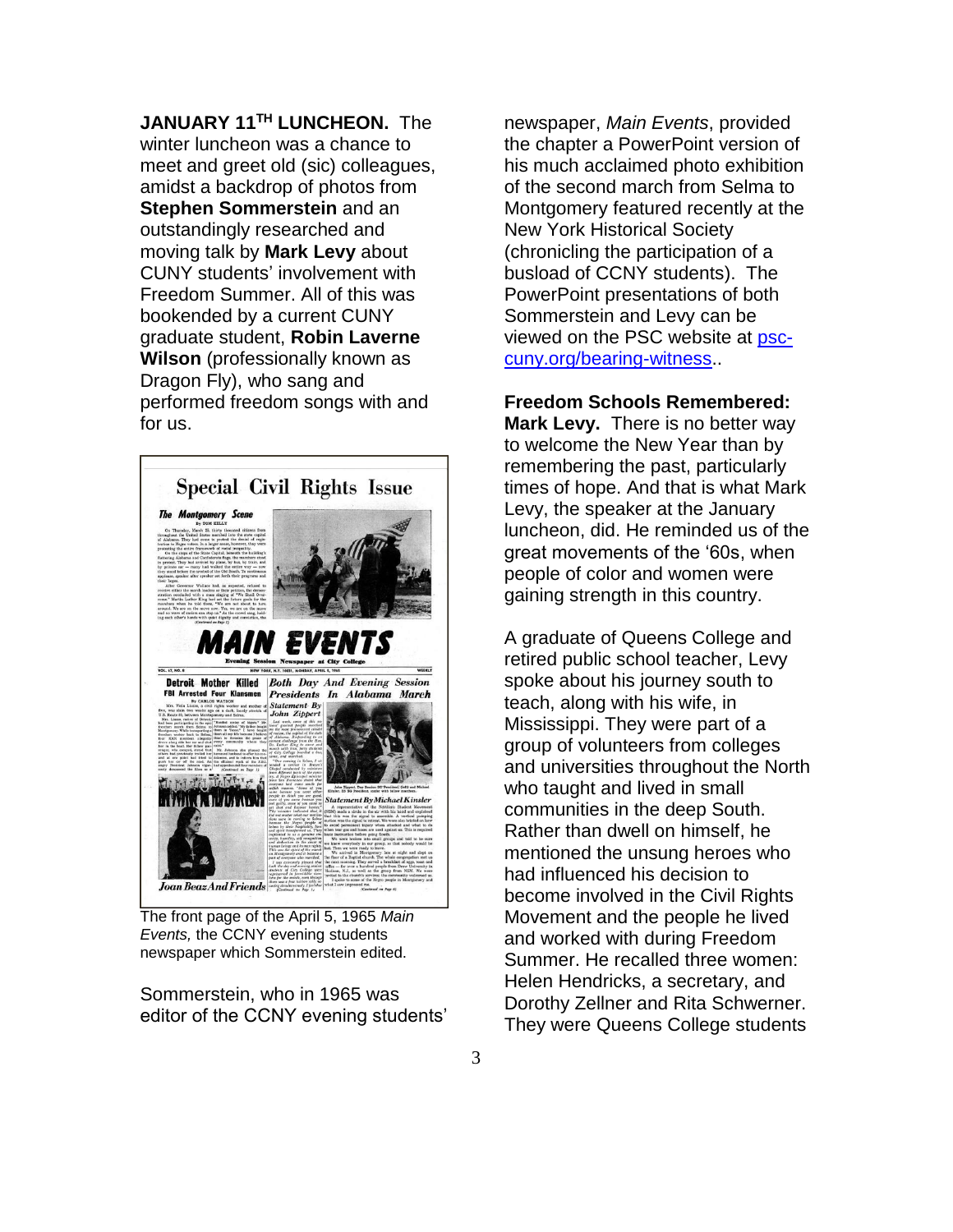who recruited him and other classmates to the Freedom Schools in Mississippi.

He credited Helen Hendricks, who opened his eyes to inequality and exploitation. Above all, he lauded the courage of black people who lived in the communities where the schools operated. We often hear the expression, "It takes a village to raise a child." Well, in Mississippi it took a community to ensure the success of the schools. The local people put their lives and livelihood in jeopardy to protect, feed and house their northern visitors. When the volunteers from the North ventured out at night, they were accompanied by their host; their meals were prepared and delivered to the schools by women of the community, who also entrusted their children to the effort. Levy said that he was always aware that he could leave at any time, but not them. The community members had to stay, and may still be there. Regardless of where they are, their courage and that of the Freedom School teachers and pupils remind us that what we had and lost may come again. We misunderstood the strength of an opposition that has steadily eroded and chipped away at progress. If we get another chance, let us not "Take our eyes off the prize. Let's hold on." **-Cecelia McCall**

**Bearing Witness To The Freedom School Movement: Jacki DiSalvo.**  Retirees at our recent luncheon experienced the moving presentation by Mark Levy of the remarkable documents and photos from his Queens College Civil Rights Archive [\(archives.qc.cuny.edu/civilrights/abo](http://archives.qc.cuny.edu/civilrights/about) [ut\)](http://archives.qc.cuny.edu/civilrights/about), especially those about CUNY faculty and students' participation in the 1964 Mississippi Freedom Summer. Mark, formerly of Queens College, like Tony O'Brien (another PSC activist attending the session), taught in the Meridian Freedom School, where classes ranged from literacy to Black History to languages and typing. Others, including myself and David Laibman (Brooklyn College), were also volunteers.



I am from an economically strapped working-class community of trailer courts and modest tract houses—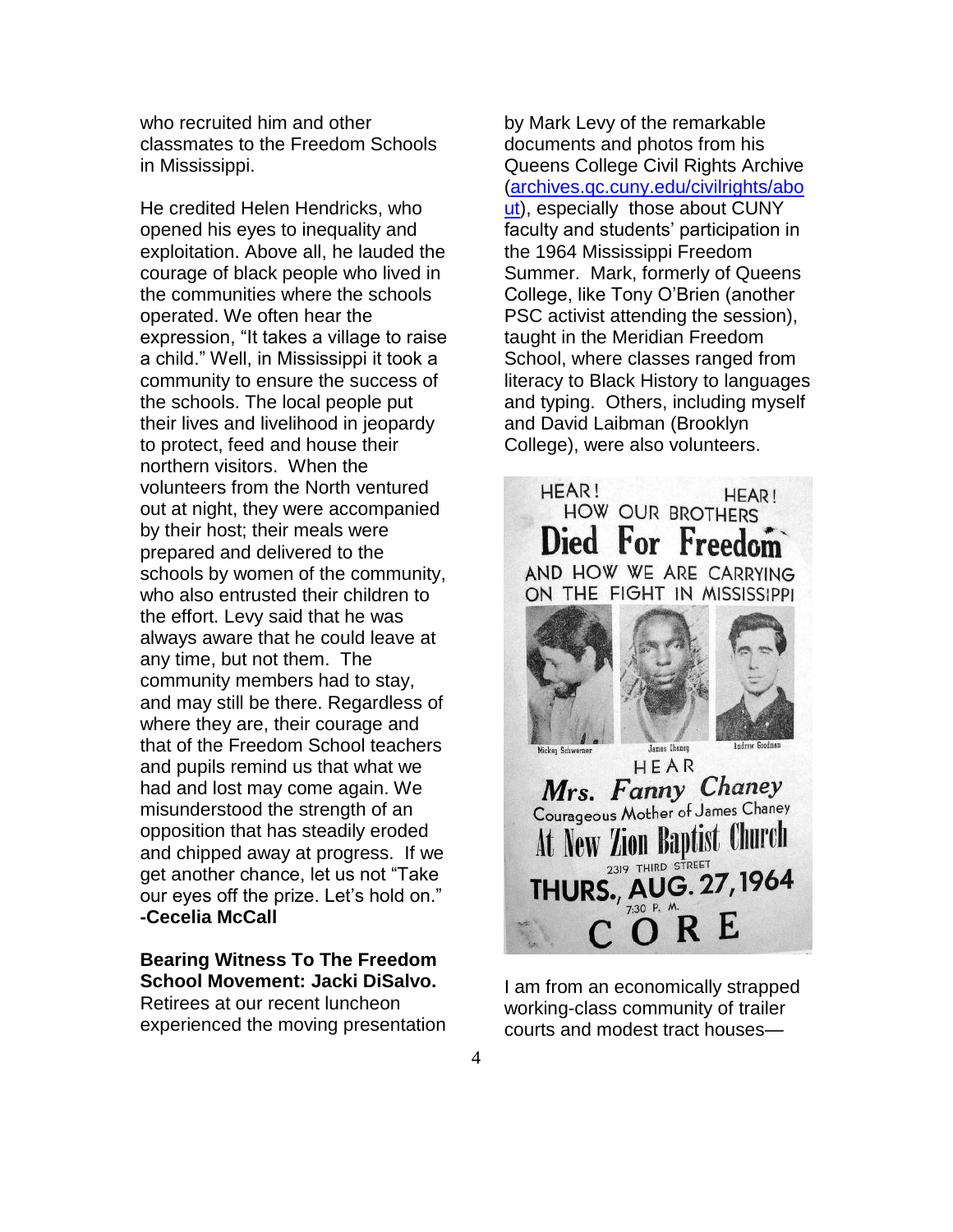ours, condemned for Teterboro airport, was purchased at an auction and moved down the street. There wasn't a single black person in my neighborhood, and I absorbed the prevalent prejudices. My Catholic high school, in a partly black town had few black students. Antioch, the progressive college I attended on a disability scholarship as a polio survivor, also had few black students. I only interacted with African-Americans on the jobs which were part of our college curriculum. But soon, to my family's anxiety, I fell in love with a man from Harlem (and CUNY) and became a lifelong antiracist activist.

The Student Nonviolent Organizing Committee (SNCC) hoped our white parents and neighbors would besiege their politicians to pressure the Justice Department to offer protection denied African-Americans, whose lives then, as now, were thought by Whites not to matter. I taught in the Freedom School in Greenville, which was safer than Neshoba County, where Mickey Schwerner, James Chaney and Queens College student, Andrew Goodman, were martyred (and where less than 20 years later Reagan began his Presidential campaign). We lived off the brave generosity of black families, but dared not to leave black neighborhoods. It was the only time I ever experienced a whole community united around a common cause behind their own grassroots leaders. We also registered voters

into the Freedom Democratic Party and tried unsuccessfully to replace the segregationist delegation to the Democratic Convention, a tactic which eventually diverted the movement into politics which, I believe, has paralyzed the black movement ever since. Resisting that take-over by then mostly white politicians led SNCC to cease building a unifying bi-racial movement, but thankfully both strategies may be revived in the Black Lives Matter movement. Unfortunately, we have learned the hard way that political rights will not eliminate still pervasive racism while our capitalist rulers retain the economic power that the movement hasn't challenged since MLK was assassinated on the eve of his Poor People's occupation of Washington. **-Jackie Disalvo**



*The Student Voice,* SNCC newspaper in 1965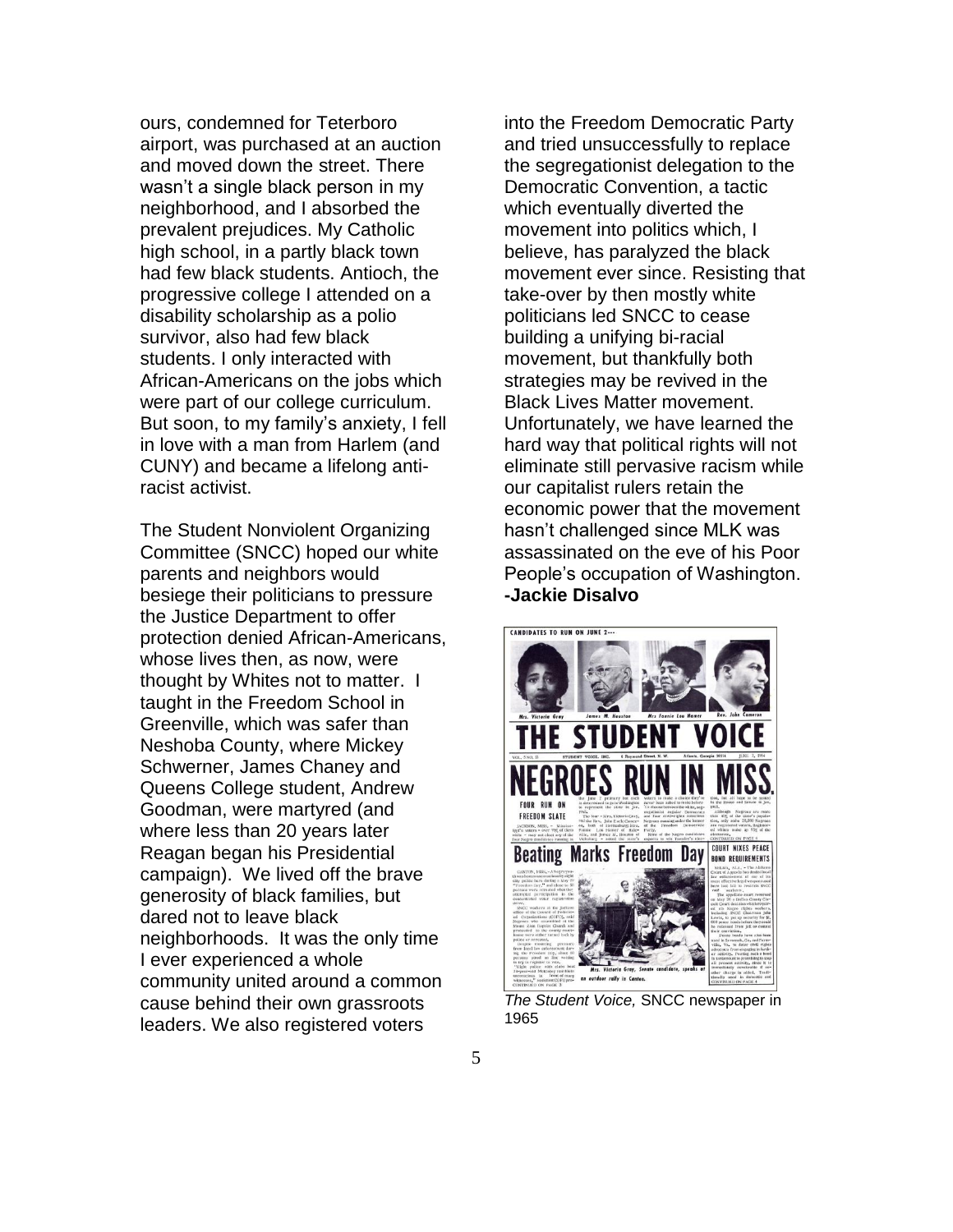# **DECEMBER'S CHAPTER DISCUSSION; 'BEING MORTAL'**



Sooner or later we all have to go to a doctor for something. How have doctors' attitudes toward aging patients affected the care we receive? How do we, as informed individuals, become more comfortable with the intersection of modern medicine and our own mortality?

These themes, and others, examined in *Being Mortal* by Atul Gawande were explored at the December 7 meeting of the Retiree Chapter. Drawing upon the insight and experience of three of our members, those present then engaged in small group discussions relating these issues to themes in Gawande's book and our own lives.

**Lolly McIver**, retired professor of ESL at BMCC, provided an overview of Gawande's book, noting that he believes that medicine "concentrates on repair of health, not sustenance

of the soul". Doctors are skilled in what they do, but they do not understand human needs, according to Gawande. In the rush to be cured, people have given over too much to doctors. "We look to doctors and medicine for something they cannot provide," McIver asserted. Gawande explains that with continuing advances in drug therapy and the development of new surgical techniques, more hospitals were built to accommodate the increase in those treated. Lives were given over to the medical institutions, with life being prolonged. And then, as a consequence, nursing homes were built to free up hospital beds—not because old people needed nursing homes; but because hospitals needed the beds. Gawande believes that nursing homes were never created to help people facing dependency in old age. According to him, the systems designed to deal with old age were always created to solve some other problem.

People in nursing homes generally resent the regimentation they are subjected to. The assisted living movement might provide some answers, but society, as a whole, has not addressed the issue of independent living in old age.

**Joan Greenbaum,** Professor Emerita at LaGuardia and the Graduate Center, shared some personal experiences in creating support networks. Greenbaum was involved in a very serious automobile accident while in a taxicab in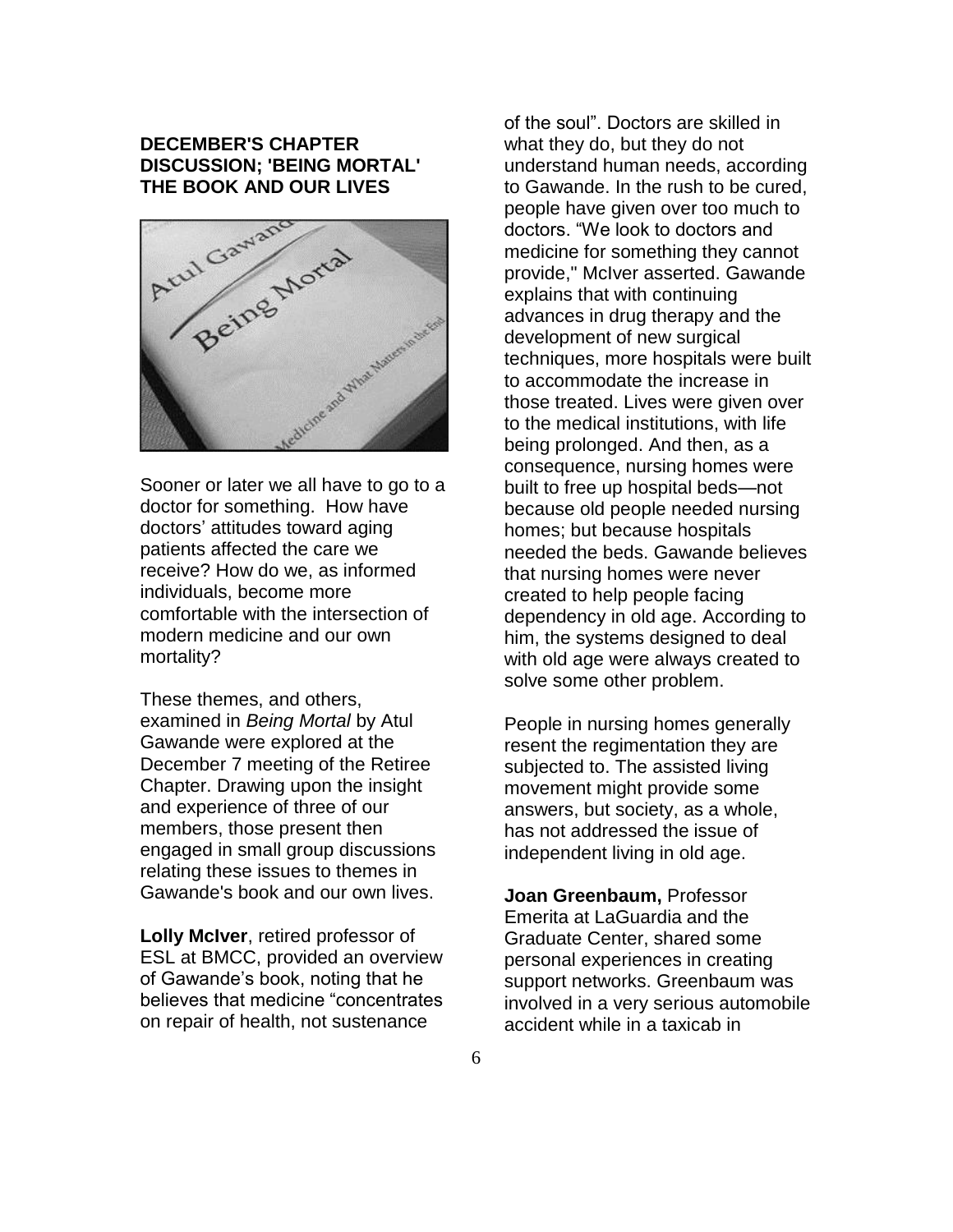Washington, D.C. She organized help and assistance in being "kept sane" by a network of family and friends throughout her recovery. She wanted to stay in her own apartment, and she understood the stress placed upon individual caregivers in her family, so she recruited different people in the network to provide different needs. She avoided placing too much stress on any one person. She also asked a friend to serve as an email "gatekeeper" to coordinate visits. Joan noted, that one of her favorite Stones' songs was, "You don't always get what you want—but you get what you need"; but finding out what she really needed was not easy. She concluded by saying, "the process of starting a conversation about possible needs in aging or illness is really important for all of us."

Personal experiences in living within an assisted living community were described by **Tucker Farley**, Professor Emerita at Brooklyn College. Tucker, who co-founded the first Woman's Study program in CUNY at Brooklyn College, is now living in Collington, a Kendal affiliate, located in Mitchellville, Maryland, outside of Washington, D.C. In making the choice to relocate, she reflected on the situation of her mother, who had Alzheimer's disease, and who resisted any movement away from her husband, the caregiver. Farley came to believe that a setting which gives graduated levels of care is important as one grows older. She also recognized

some signs which indicated that she would not be able to live independently. Entering the Kendal community as an independent liver in one's own apartment, the resident has assisted living and Alzheimer's care available, if necessary. Farley researched the Kendal group and the Quaker philosophy. She found a good fit between her views and the diversity that the Washington, D.C. area provides. She described the variety of activities and facilities which make her "so happy."

### **-Joel Berger**



Atul Gawande

#### **AND THE CONVERSATION CONTINUES: Lolly McIver reflects**

**on the book.** Atul Gawande's book, *Being Mortal*, is both brilliant and maddening. Gawande has done all of us--young through very old--a good turn by opening a discussion on how medical professionals treat humans as they age. People are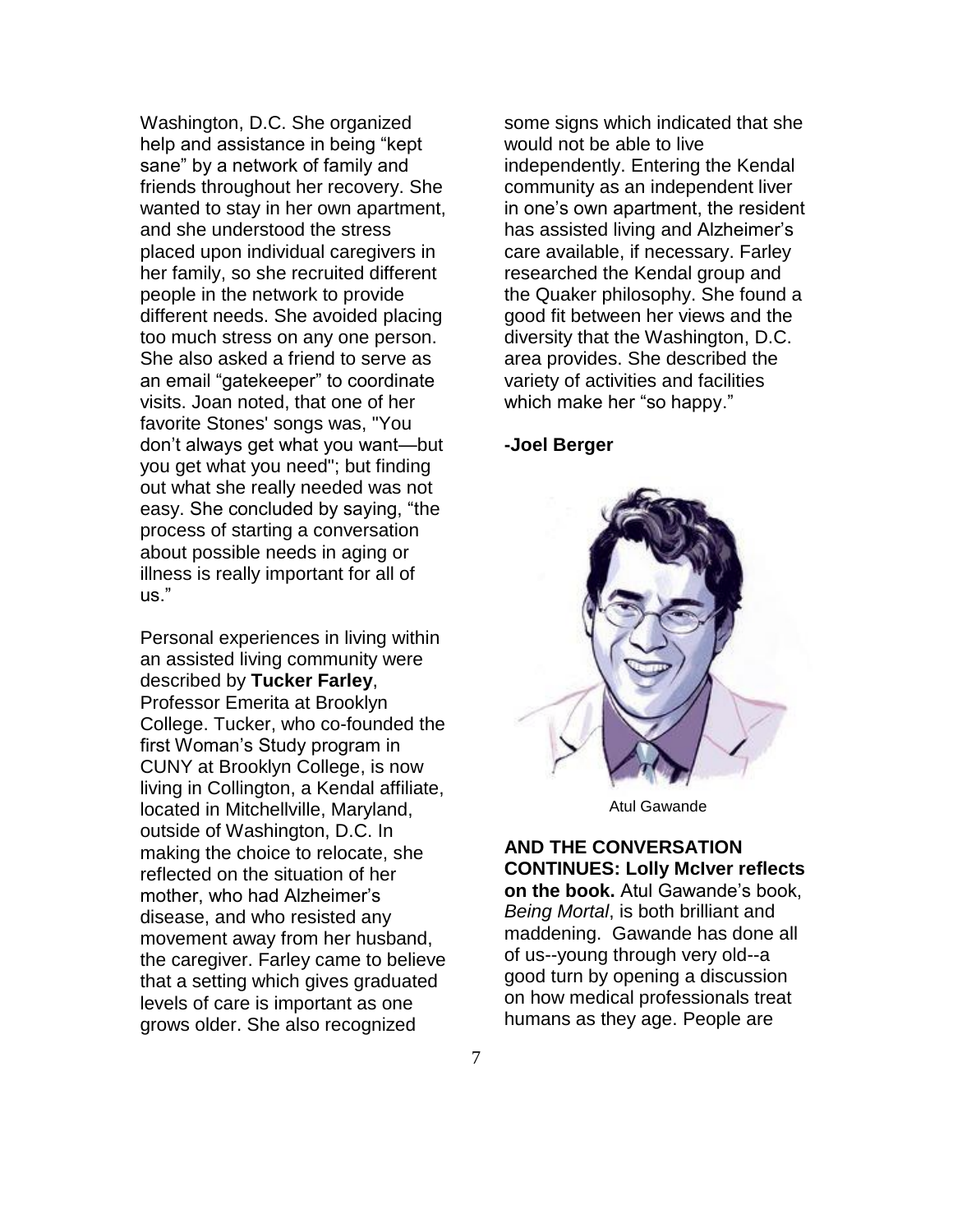living longer, but with less and less control over how they live. These days people rebel when they are warehoused in nursing homes.

Traditional old age in which the elderly were supported by a large family has gradually eroded. Now we have a fully defined idea of 'retirement' (a once radical idea) that includes, as Gawande says, a reverence for independence that "…takes no account of the reality of what happens in life: sooner or later independence will become impossible."

The maddening part about Gawande's book is that he mentions almost no one who is old and working to figure out what happens when independence is no longer possible. A good question to ask is "Where are the retirees demanding better choices in old age?" We need a political movement of engaged old people who bring about change in our institutions and our thinking about old age. **-Lolly McIver** 

#### **And Tucker Farley reflects on living style & housing choices:**

When I retired and thought about how to take care of my future self, whatever that might mean--(my memory wasn't as good as it used to be), I knew it made sense to do it earlier rather than later. I wanted to be able to make friends, and to become an active, contributing member of a community, living independently as long as I could.

I did not want to wait too long, or enter only for care I would eventually need without friends immediately at hand.

I looked over a number of independent communities, and rejected for-profit ones. Among the not-for-profits, I liked the Quaker-run Continuing Care Communities: the Kendals. They are resident-based and in many domains resident-run--I shared their values of equity, social service and activism--and very importantly, each campus is linked with a college or university so residents continue to have vital cultural and intellectual lives.



I did not want to leave my home. But the more I saw of the active, alert, vital independent living residents in Kendals I visited, with beautiful memory units, health centers, assisted living apartments, and attractive independent living residences with housekeeping, meals and a lifetime health plan, the more alive the prospect of moving from my beloved Brooklyn became. The DC area Collington Kendal has a gorgeous 125 acre campus, and- the best part for a Brooklyn gal--well established diversity! A good many of the residents, mostly liberal, have lived all over the world with active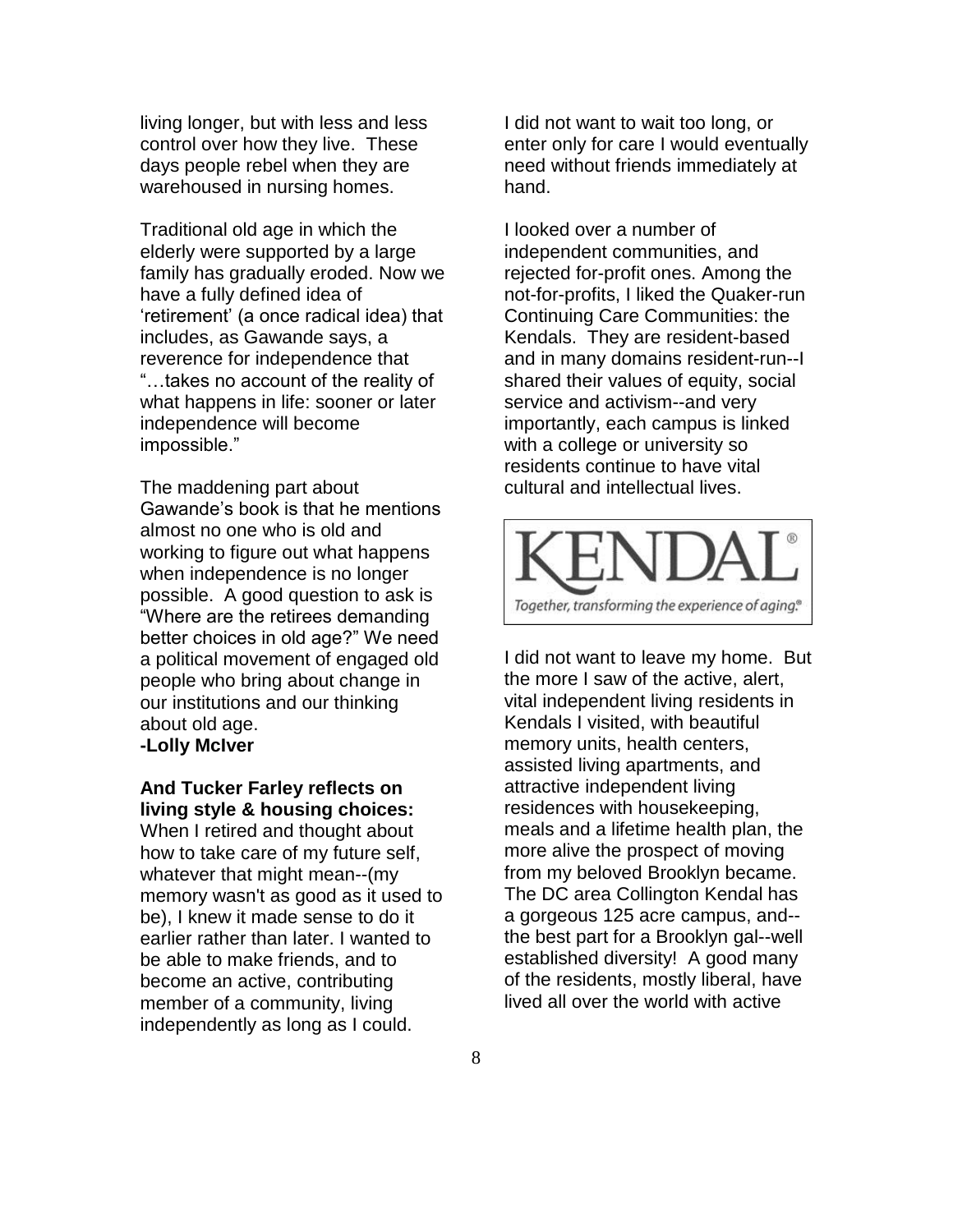interesting lives. The staff is caring and well taken care of in turn.

I have a spacious apartment with two patios and gardens. I take a fabulous water aerobics class twice a week, and believe it or not (I didn't think I could do it with my bum knee and mended broken back and bad feet): senior Pilates! I haven't felt this good in years, quite frankly. Residents may have varying ages/health issues, but we have chosen to live and participate in a caring community. As one who has been independent all my life, I am both humbled, and expansive--it is good to build caring mutual interdependence.

And I have found a project that is engaging me: a new senior coaching and assessment program developed by Kendal Outreach & Hebrew Senior Life at Harvard that considers wellness not only as physical fitness but includes coaches, tracking/data base, an interdisciplinary team supporting residents as whole persons: "Vitality 360." Doing exciting useful work in the community is revitalizing me!

-Tucker Pamella Farley [tuckerpfarley@gmail.com](mailto:tuckerpfarley@gmail.com) Collington.Kendal.org

For more information about Kendal communities, including locations and philosophy see: **www.kendal.org**

# **TAKING POLITICAL ACTION WITH PSC/CUNY COPE.**



Called once again to contribute to PSC/CUNY COPE, the union's political action fund, retirees responded generously, and in volume. As of mid-January, 266 retirees wrote checks for a total of \$13,709 – or more than \$50 a person. That's more than all of the other PSC chapters combined. Impressive as that may be, the needs are greater than ever at a time when the Governor's budget threatens to cut CUNY funding by half a billion dollars and as we enter a contested election season across the board from city and state to federal and presidential. We need to elect advocates in New York City, Albany and Washington who will promote the interests of our students, faculty, professional staff and university, and work to expand the safety net so essential to us as retirees. If you have not contributed already, please do so **by sending a check payable to PSC/CUNY COPE and mail to:**

PSC/CUNY COPE Fifteenth Floor 61 Broadway New York, NY 10006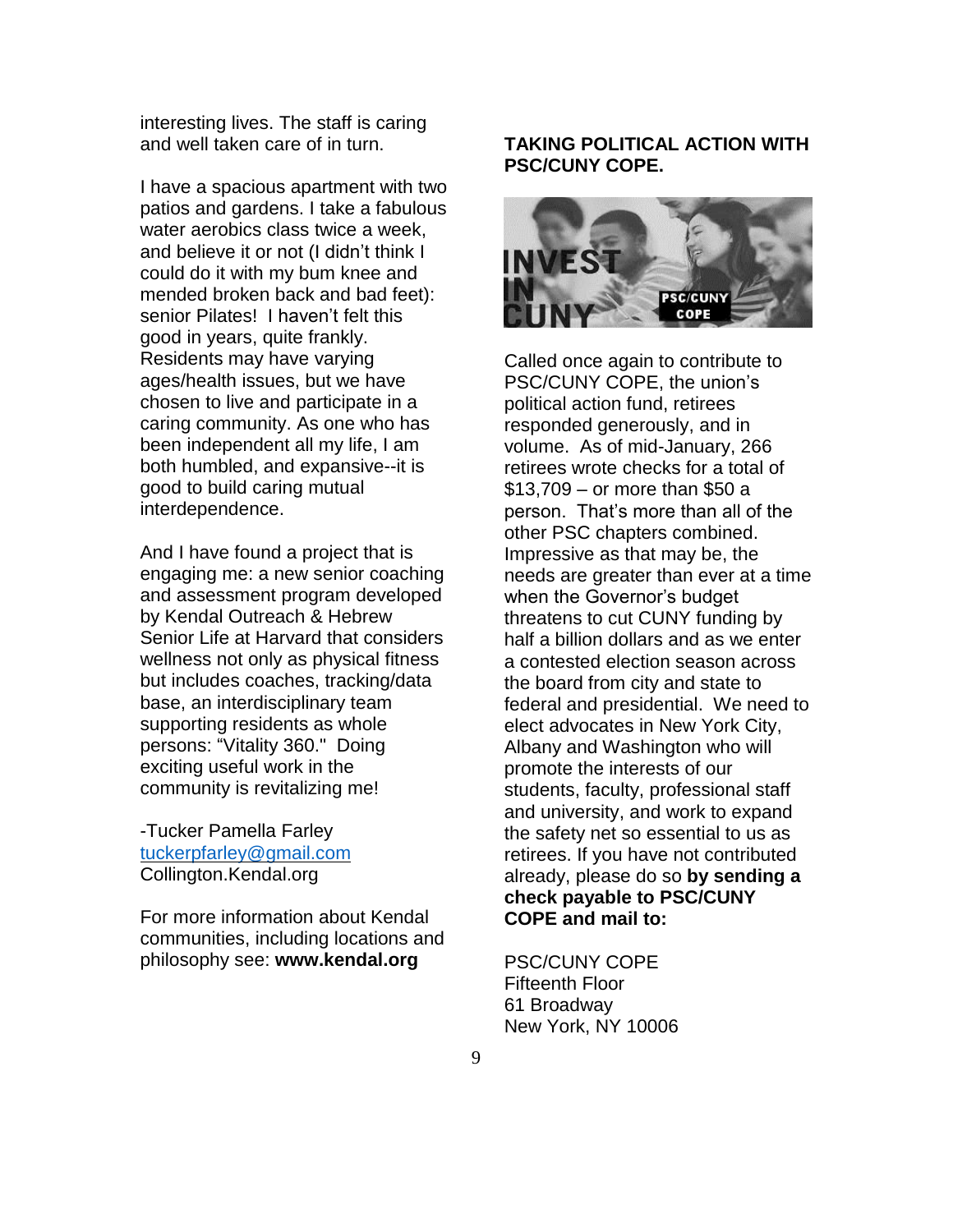

At its 2015 Annual Gala Benefit on December 8, Metro New York Healthcare for All honored the PSC Retirees Chapter for trade union leadership in health care justice. The chapter joined two other honorees, Senator Kirsten Gillibrand (for political leadership) and the People's Budget Coalition for Public Health (for community leadership).

Past honorees reflect a who's who of political, trade union and community leadership around issues of health care justice in New York City and state.

The award cited the PSC Retirees Chapter for initiatives developed by its Safety Net Working Group – public forums, workshops to widen the circle of activists promoting the defense and expansion of the safety net and its popular educational booklet, *Defending and Expanding the Safety Net: A Call to Action.*

#### **HIGHER EDUCATION LOBBY DAYS AND MORE**. PSC's

Legislative Committee has a great deal of heavy lifting to do in the coming months. With Cuomo's kicking CUNY in the can and attempting to send our State funding over to De Blasio's budget, our students, staff, faculty and programs stand to lose millions. This is a political fight for all, and traditionally retirees have provided the foot 'soldiers' if you will, in visiting local, state and city elected officials as well as paying a call on Albany. The next NYSUT-coordinated lobby effort is the **Higher Education Lobby Day on February 24-25 in Albany.** Immediately after the NYSUTsponsored lobby meetings, CUNY students will arrive in Albany for a Student, Faculty, and Staff lobby day on February 25. If you are interested in going to Albany to press our case for funding, or are willing to visit a local Assemblymember or Senator, please sign up at [psc](http://psc-cuny.org/2016_lobbying)[cuny.org/2016\\_lobbying](http://psc-cuny.org/2016_lobbying) or contact Kate Pfordresher, PSC Director of Policy and Research at

[kpfordresher@pscmail.org.](mailto:kpfordresher@pscmail.org)

And please keep your browser bookmarked to **PSC-CUNY.ORG** for critical news.

# **RETIRING: MEMBERS WRITE ABOUT THE PROCESS**

As we welcome a batch of newly minted retirees to the PSC Retirees chapter, here are some offerings from our members about their own processes into and within retirement. There is no one way to envision, enjoy and wander through this relatively new phase in history. Write to us with your own stories; we welcome (very) short essays, poems and art work, as well as tales of the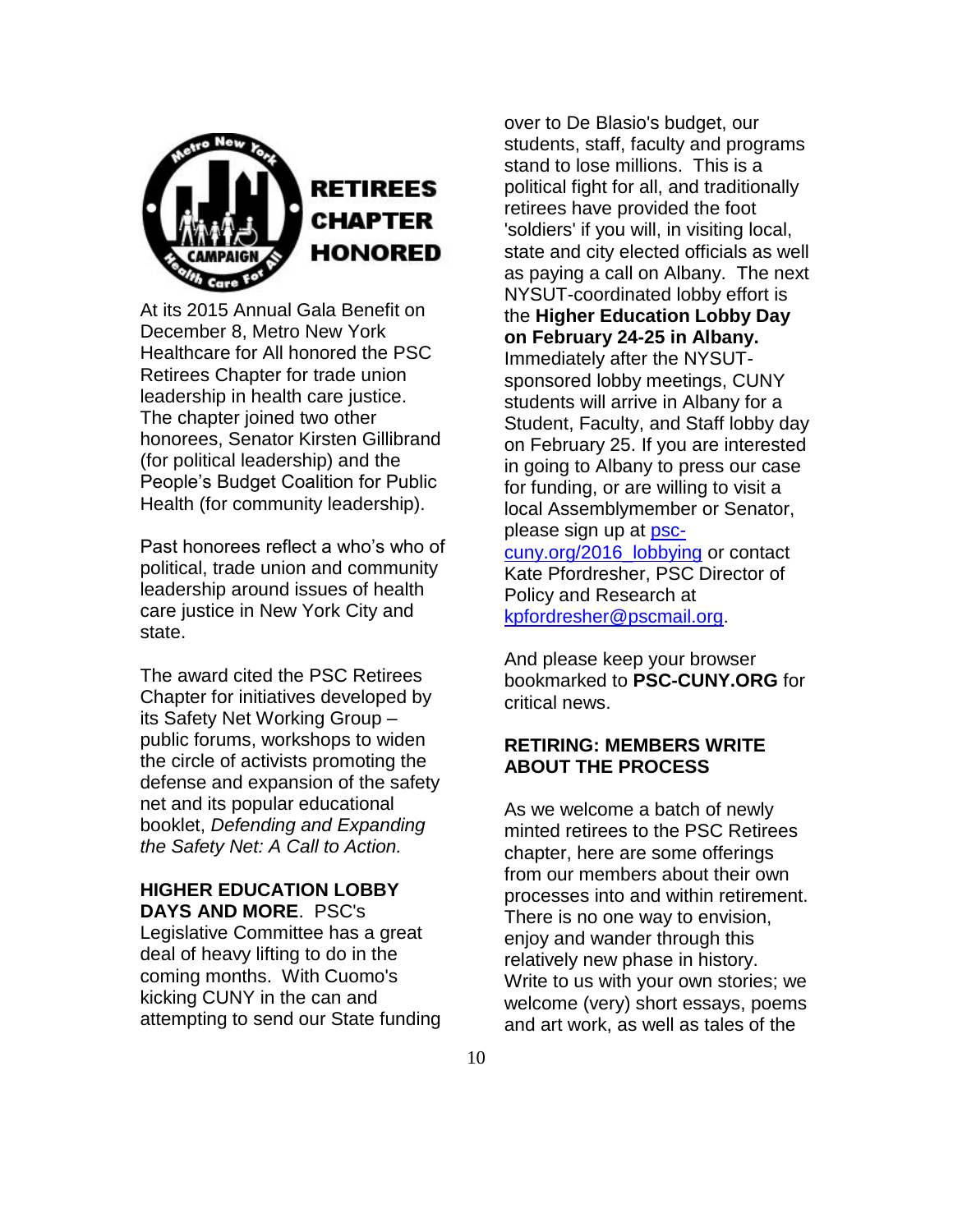bumps along the way after leaving a campus in which a lifetime of love and labor has been spent.

#### **-Joan Greenbaum**

[joanbaum@ix.netcom.com](mailto:joanbaum@ix.netcom.com)

#### **College Adjunct**

I appear as daily faculty, an ordinary feature.

then I disappear, no Houdini stunt, just reality:

rationed work in a rationed world.

I may or may not show up next semester.

I sign up for assignments: take crumbs of time:

least desired hours in a country of rich feasts and affluence.

My students speak English as a second of third choice.

Their minds move fast and fluid or careful and measured to master the new place, new space of this new world.

What is red tape? What are the secrets all Americans know? What are the idioms easy to know to those born here?

I ask my students before they sleep, what language do they dream? *This poem is from my chapbook called Shattered Ladder: Broken Work.* 

**-Constance H Gemson**

#### **Another Life is Possible**

I finished my Ph.D. in mathematics at Columbia in 1967, got a job at CCNY as Assistant Professor,

worked my way up to Professor by 1981, spent a lot of time and energy on research and on editing a journal that I co-founded in 1985, and retired from City seven years ago. But let me go back for a moment, way back...

I started taking piano lessons at the age of seven when I lived in Brooklyn, and didn't practice much; instead, I enjoyed composing and improvising in various classical styles -- "Bach" fugues, "Mozart" sonatas, "Brahms" intermezzi, and so on, and this continued over the years. But after college, like many young people with an interest in both music and mathematics, I decided I'd make a better living in math; so that's where I headed.



In 1999, however, I decided to go back to more serious composing, overlapping that with the mathematics papers I was still writing. I was fortunate to be able to sit in on a composition course David Del Tredici was giving at City, and